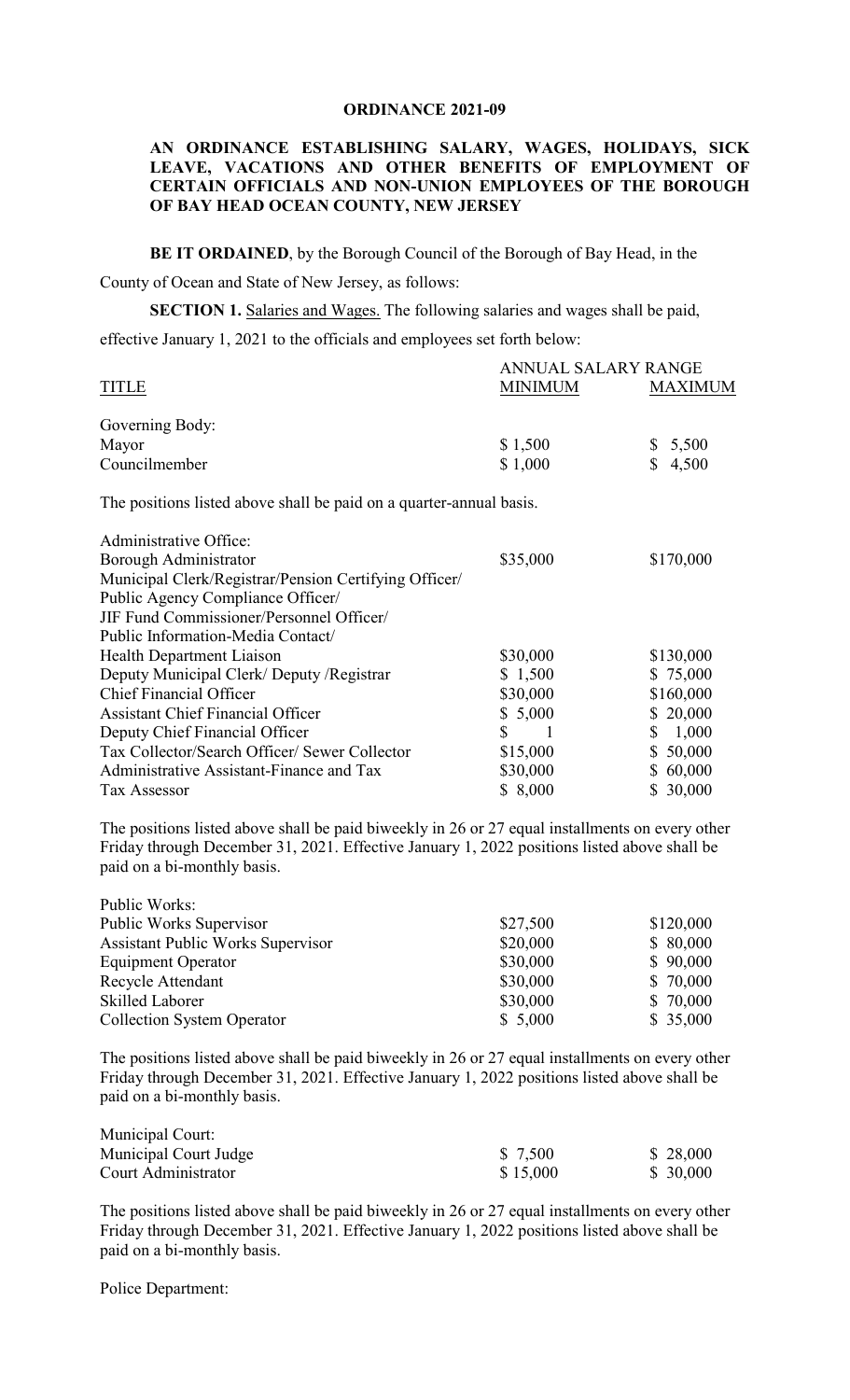| Administrative Assistant                           | \$20,000 | \$80,000  |
|----------------------------------------------------|----------|-----------|
| Police Dispatcher/Police Secretary/ Police Matron/ |          |           |
| Police Data Entry Operator                         | \$20,000 | \$ 70,000 |
| Director/Deputy Emergency Management Coordinator   | \$3,000  | \$10,000  |

The positions listed above shall be paid biweekly in 26 or 27 equal installments on every other Friday through December 31, 2021. Effective January 1, 2022 positions listed above shall be paid on a bi-monthly basis.

| Building / Construction / Planning / Zoning / Code Enforcement: |          |          |
|-----------------------------------------------------------------|----------|----------|
| <b>Construction Code Official</b>                               | \$5,000  | \$40,000 |
| <b>Technical Assistant Construction Office</b>                  | \$5,000  | \$30,000 |
| Secretary-Planning Board                                        | \$10,000 | \$40,000 |
| Electric Sub-Code Inspector                                     | \$2,000  | \$10,000 |
| Fire Sub-Code Inspector                                         | \$2,000  | \$10,000 |
| Plumbing Sub-Code Inspector                                     | \$2,000  | \$10,000 |
| Zoning Official                                                 | \$5,000  | \$60,000 |
| Code Enforcement Officer                                        | \$2,000  | \$15,000 |

The positions listed above shall be paid biweekly in 26 or 27 equal installments on every other Friday through December 31, 2021. Effective January 1, 2022 positions listed above shall be paid on a bi-monthly basis.

| <b>Emergency Management Coordinator</b> | \$1,000          | \$5,000 |
|-----------------------------------------|------------------|---------|
| Recycling Coordinator                   | \$2,000          | \$5,000 |
| <b>Qualifying Purchasing Agent</b>      | $\frac{\$}{250}$ | \$1,000 |

The employees listed above shall be paid on a quarter-annual basis.

| <b>HOURLY RANGE</b> |                      |
|---------------------|----------------------|
| Min. per/hour       | <u>Max. per/hour</u> |
| \$12.00             | \$25.00              |
| \$12.00             | \$25.00              |
| \$12.00             | \$25.00              |
| \$12.00             | \$25.00              |
| \$12.00             | \$25.00              |
| \$12.00             | \$35.00              |
| \$12.00             | \$35.00              |
| \$12.00             | \$35.00              |
| \$12.00             | \$30.00              |
| \$15.00             | \$30.00              |
| \$15.00             | \$40.00              |
| \$11.10             | \$30.00              |
| \$20.00             | \$45.00              |
| \$20.00             | \$45.00              |
| \$20.00             | \$45.00              |
| \$20.00             | \$45.00              |
| \$20.00             | \$45.00              |
| \$15.00             | \$30.00              |
| \$15.00             | \$25.00              |
| \$15.00             | \$25.00              |
| \$12.00             | \$35.00              |
| \$15.00             | \$35.00              |
|                     |                      |

In no case will the hourly rate be less than the statutory minimum wage.

|                            | Minimum  | Maximum  |
|----------------------------|----------|----------|
| Deputy Court Administrator |          |          |
| Per court session          | \$100.00 | \$140.00 |
|                            |          |          |

Deputy Court Administrator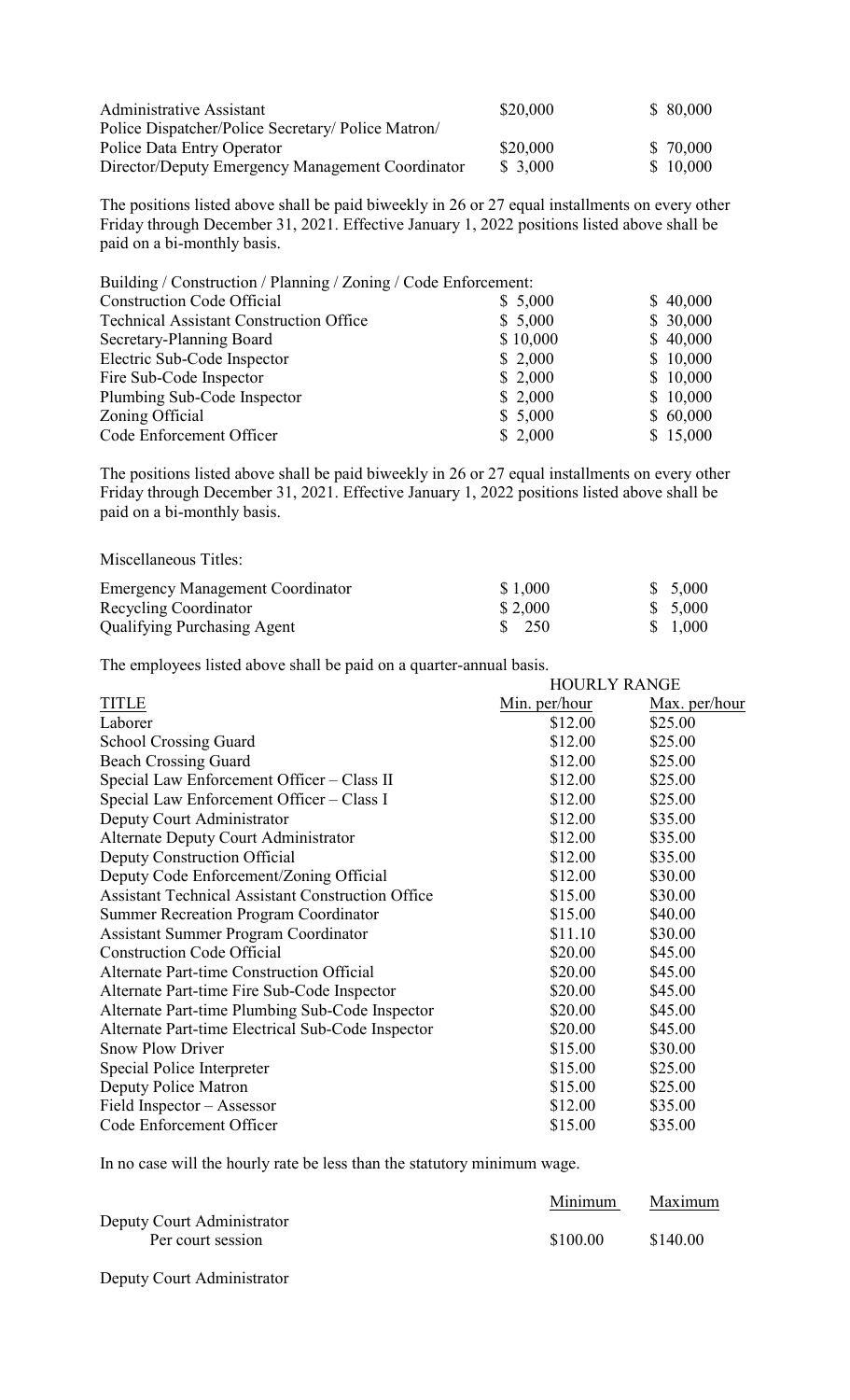| Per call out                                              | \$60.00  | \$75.00  |
|-----------------------------------------------------------|----------|----------|
| Alternate Deputy Court Administrator<br>Per court session | \$100.00 | \$140.00 |
| Alternate Deputy Court Administrator<br>Per call out      | \$60.00  | \$ 75.00 |

The employees listed above shall be paid bi-weekly on Friday through December 31, 2021.

Effective January 1, 2022 positions listed above shall be paid on a bi-monthly basis.

## **SECTION 2.** Longevity Pay

A. All full-time non-union permanent employees, 35 or more hours weekly, shall receive twenty-five dollars per year for every year of service up to ten years of service, payable on the anniversary of the start of employment of the employees.

B. All full-time non-union permanent employees, 35 or more hours weekly, shall be eligible for thirty-five dollars per year for every year of service above ten years of service and less than sixteen years of service, payable on the anniversary date of the start of employment of the employee.

C. All full-time non-union permanent employees, 35 or more hours weekly, shall be eligible for fifty dollars per year for every year of service above fifteen years of service payable on the anniversary date of the start of employment of employee.

D. The longevity schedule shall not pertain to non-union employees hired after October 3, 2006.

## **SECTION 3.** Sick Leave

A. All full-time non-union permanent employees, 35 or more hours weekly, are permitted fifteen sick leave days per year. The amount of such leave not taken shall accumulate from year to year up to a maximum amount of 200 days.

B. All part-time employees shall accumulate one (1) hour of sick leave for every thirty (30) hours worked. The amount of such leave not taken shall accumulate from year to year.

C. Any employee qualifying for compensation shall be paid for up to ½ of accumulated sick days at the rate of compensation set forth herein, but not to exceed the total sum \$20,000. (Article 1 of Chapter 46-2. Compensation entitlement)

## **SECTION 4.** Vacation Time

A. Vacation time will be granted on the following basis to all fulltime permanent nonunion employees, 35 or more hours weekly:

> 0 to 1 year of employment 7 working days 2 to 4 years of employment 13 working days 5 to 8 years of employment 18 working days 9 to 13 years of employment 21 working days 14 to 18 years of employment 23 working days 19 or more years of employment 25 working days

No compensatory pay will be given if vacation days are not taken. Up to ten (10) days can be carried over into the following year.

## **SECTION 5.** Personal Leave

A. All full-time non-union permanent employees, 35 or more hours weekly, shall be entitled to four personal leave days each year without deductions from any other leave time permitted. Employees of the Public Works Department shall notify the Supervisor of Public Works at least three days in advance, and in his absence shall notify the Chairman of the Public Works Committee. All other employees shall notify the Municipal Clerk at least three days in advance.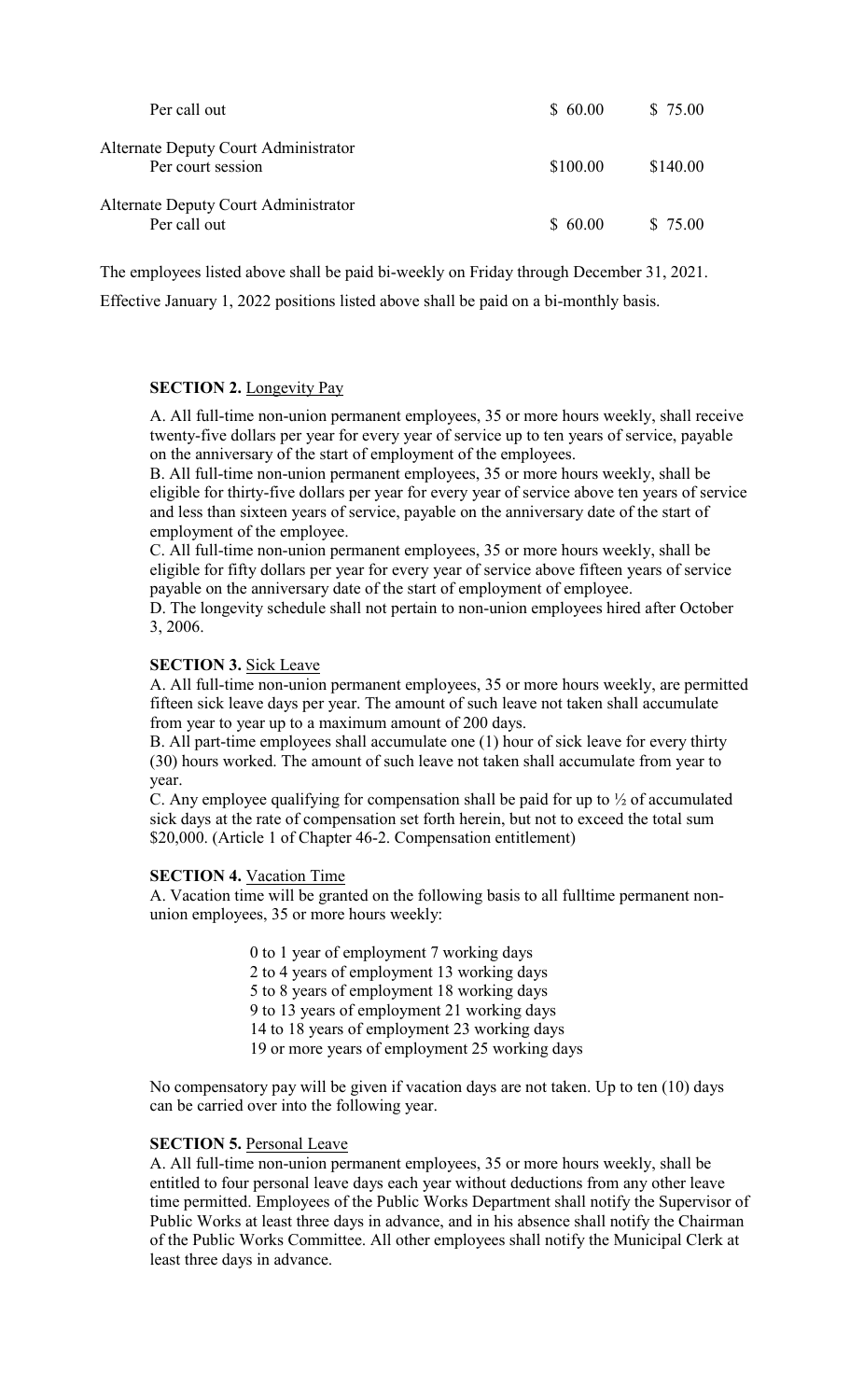B. If less than three days' advance notice is given, entitlement to personal leave shall be discretionary.

C. No compensatory pay will be given if the personal leave days are not taken, nor can said days be accrued.

#### **SECTION 6.** Holidays

A. The following holidays will be observed by the Borough of Bay Head:

| New Year's Day                        | Martin Luther King, Jr. Day |
|---------------------------------------|-----------------------------|
| President's Day                       | Good Friday                 |
| Memorial Day                          | Independence Day            |
| Labor Day                             | Columbus Day                |
| Veteran's Day                         | Thanksgiving Day            |
| Day after Thanksgiving Day            | Christmas                   |
| Day before Legal Holiday of Christmas |                             |

In the event of any of the aforementioned paid holidays fall on a Saturday or Sunday, said holiday shall be deemed to have fallen on a regular working day. If the holiday falls on a Saturday, the holiday will be taken on Friday, and if the holiday falls on Sunday, the holiday will be taken on Monday.

#### **SECTION 7. Health Insurance**

The hospital, medical and dental insurance premiums, including family coverage, of all full-time permanent municipal employees shall be paid by the Borough of Bay Head. The Borough will provide health benefit insurance for the employee and the employee's family in accordance with the State Health Benefits Program, as administered by the Division of Pensions, Department of the Treasury, State of New Jersey. The employee shall contribute 50% of the required contribution at the highest level (Year 4) under Chapter 78, P.L. 2011 to the cost of medical insurance. Payroll deductions for statutorily required employee deductions shall be made in accordance with state law. The municipality shall have the right, in its sole discretion, to select the insurance carrier(s).

#### **SECTION 8.** Overtime Compensation

A. All non-union employees listed under Section 1 of this Ordinance whose yearly compensation rate is based upon a designated number of hours per week, will be paid overtime consisting of time and one half for hours worked in excess of the regular work day consisting of eight consecutive hours and for hours worked in excess of forty hours in any one week. All such overtime is to be authorized by the Committee Chairman.

Compensation of four hours' minimum shall be paid to employees for unscheduled work not occurring at the beginning or end of a regular workday.

Compensation of four hours minimum to be taken in compensatory time off may be taken by the Municipal Clerk for attendance at Council Meetings.

Compensation of hours worked can be taken in compensatory time off by the Planning Board Clerk for attendance at Planning Board meetings.

#### **SECTION 9. Clothing Allowance**

A. Public Works full time employees shall not be entitled to a clothing allowance. The Borough shall purchase clothing (five (5) borough tee shirts with pocket, three (3) winter sweatshirts, two (2) pairs of work pants, and two (2) pairs of safety boots per year) and necessary safety equipment for each full time employee.

**SECTION 10.** If any part or parts of this Ordinance are for any reason held to be invalid, such adjudication shall not affect the validity of the remaining portions of this Ordinance.

**SECTION 11.** All Ordinances or parts of Ordinances which are inconsistent herewith are repealed, but only to the extent of such inconsistency.